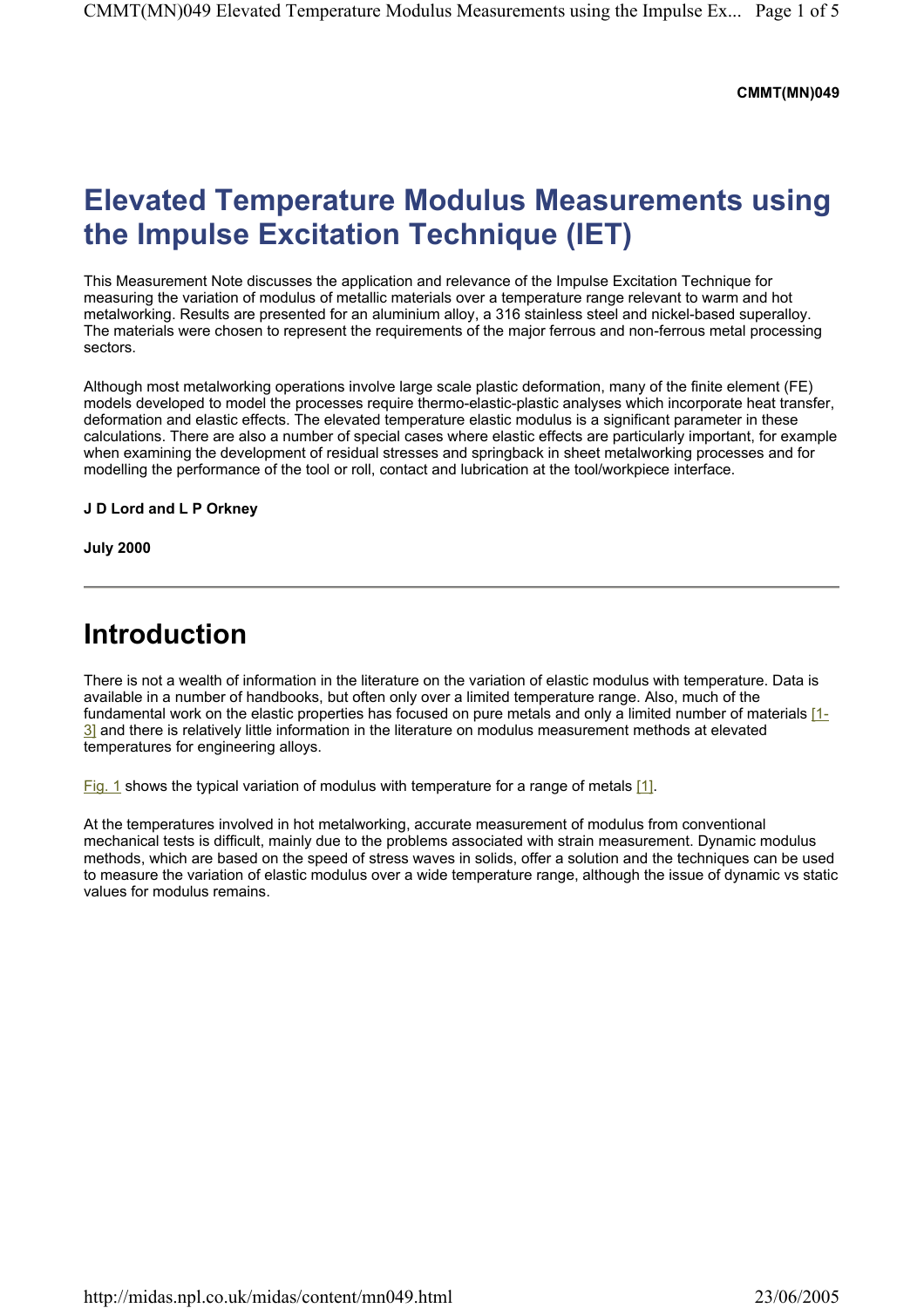

**Figure 1: Variation of modulus with temperature for a variety of metals [1].** 

# **Dynamic Modulus Methods**

A variety of dynamic modulus methods are available including:

- Flexural resonance methods
- Ultrasonic wave propagation
- Impulse excitation technique (IET)

The most commonly used methods for metals are the resonance techniques. The dynamic methods are relatively quick and simple and involve small elastic strains and high strain rates. Some can be readily modified to enable high temperature measurements. In the present work at NPL, tests have been carried out on a variety of materials using the Impulse Excitation Technique (IET), which is described in some detail below.

### **Impulse Excitation Technique**

The Impulse Excitation Technique (IET) involves the excitation of a testpiece by a small mechanical impulse and subsequent analysis of the fundamental resonant frequency of flexural vibration via a piezo-electric transducer in contact with the testpiece  $[4-8]$ . In the present work the testpieces were supported at the nodes of resonance in a furnace and struck by small ruby balls dropped down a guide tube to hit the centre of the testpiece.

The equation used to calculate modulus  $[4]$  is:

$$
E = 0.9465 \frac{m}{w} f^2 \left(\frac{L}{t}\right)^3 T_1
$$

where *m* is the mass of the testpiece, *w, L* and *t* are the dimensions, ƒ is the fundamental resonant frequency for flexural vibration and  $T_1$  is a shape factor, which for a **rectangular bar** is: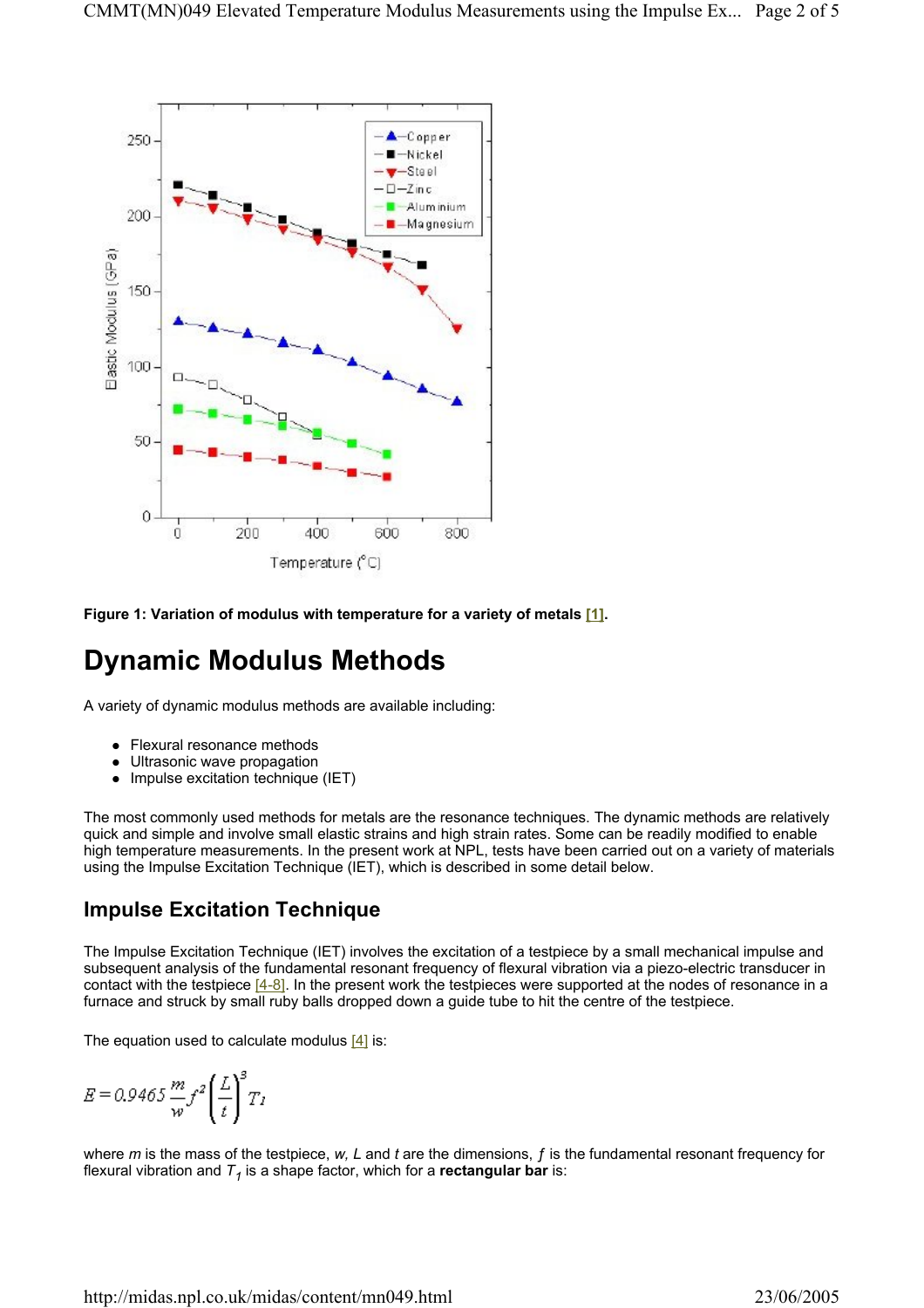$$
T_I = I + 6.585 \left(\frac{t}{L}\right)^2
$$

The mass and dimensions of the testpiece were measured prior to testing, and measurements of the resonant frequency were taken at intervals of 100°C during both the heating and cooling cycle, with the specimen held at temperature for 10 minutes prior to taking the readings to ensure temperature uniformity. Three measurements were made at each temperature interval, and the mean frequency value used to calculate the elastic modulus. Results are presented in Figure 2a for the Aluminium 5052, Stainless 316 and Nimonic 901, plotted against the test temperature and normalised with respect to half the melting temperature in Figure 2b.

The theoretical errors in measurement of modulus by dynamic methods are small, of the order of  $\pm 1\%$ . An important limitation of the technique is caused by internal damping, which causes a loss of signal as the temperature increases. The phenomenon occurs in all materials including metals and ceramics, but it is difficult to predict when this will occur. There are several mechanisms which result in damping associated with the movement of dislocations, viscous sliding between grains, point defects and thermoelastic effects. In the present work, no measurements could be made above 550°C for the aluminium alloy, and above 920°C and 1160°C for the Stainless and Nimonic specimens respectively.The approach of the temperature limit could be observed on the frequency analyser display as a broadening in the peak of the fundamental frequency accompanied by a sharp reduction in amplitude.



**Figure 2a: Variation of modulus with temperature**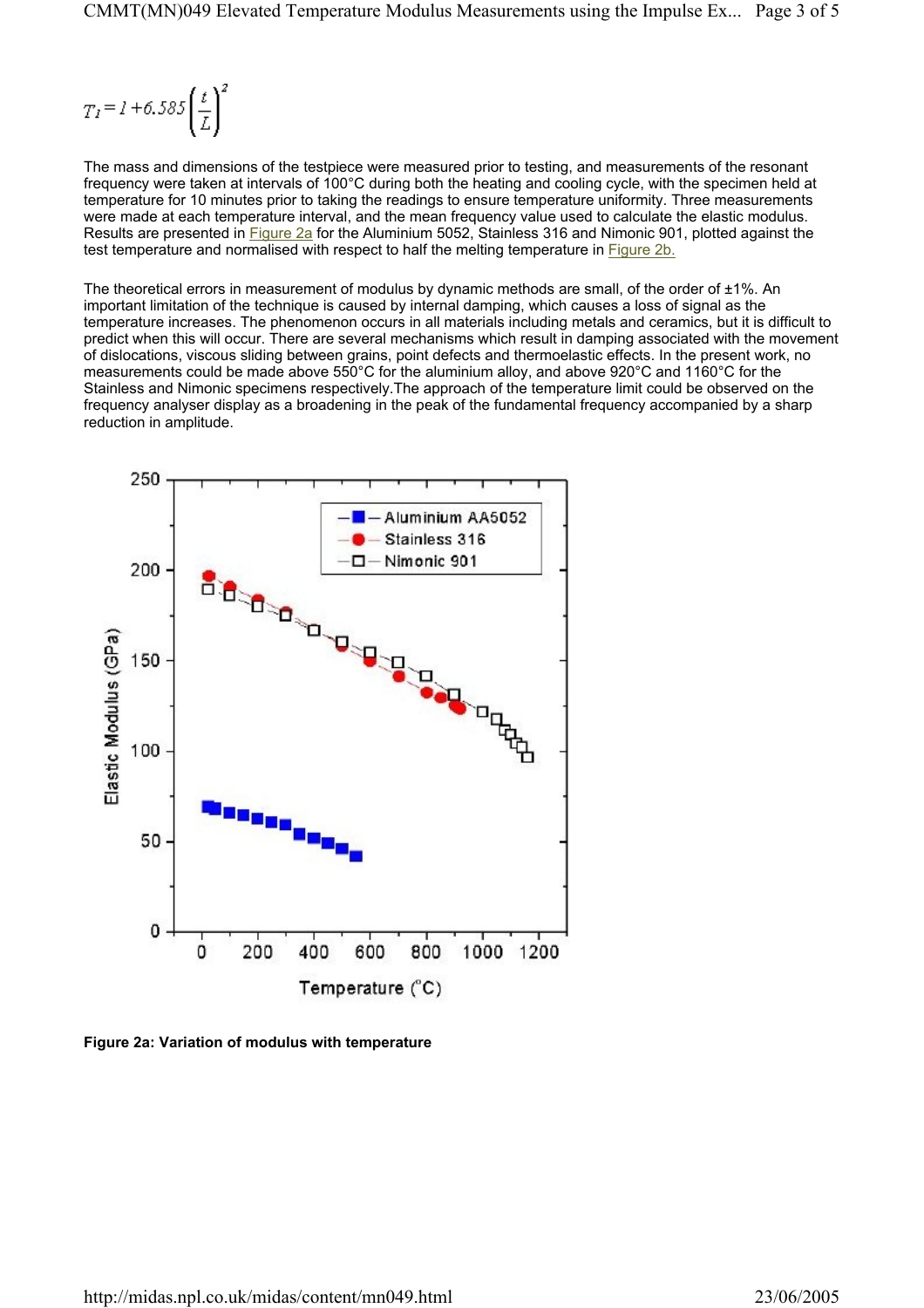

#### **Figure 2b: Normalised data**

The variation of modulus is non-linear and the slope begins to fall rapidly at higher temperatures, approaching the solidus. The modulus of a material is a function of the elastic behaviour of the constituent phases, and the distinct changes in slope which have been observed at specific temperatures in some materials [9] can be linked clearly to changes in microstructure.

### **Summary**

- Results from work at NPL support the utility of the impulse excitation technique for measuring the modulus of a variety of engineering alloys over the temperature range relative to warm and hot metalworking.
- The normalised modulus values were similar for the 3 materials examined.
- The dynamic modulus measurements showed excellent repeatability, with a typical uncertainty of  $\pm 1\%$ . Dynamic methods have the advantage of being quick and simple, but the issue regarding the relevance of dynamic vs static measurements has still not been fully addressed.
- The dynamic modulus techniques could be applied equally to the tool and die materials to generate input data to FE models.

### **Acknowledgement**

The research activities detailed in this Measurement Note have been carried out under the Material Measurements for Processing programme, funded by the Engineering Industries Directorate of the UK Department of Trade and Industry.